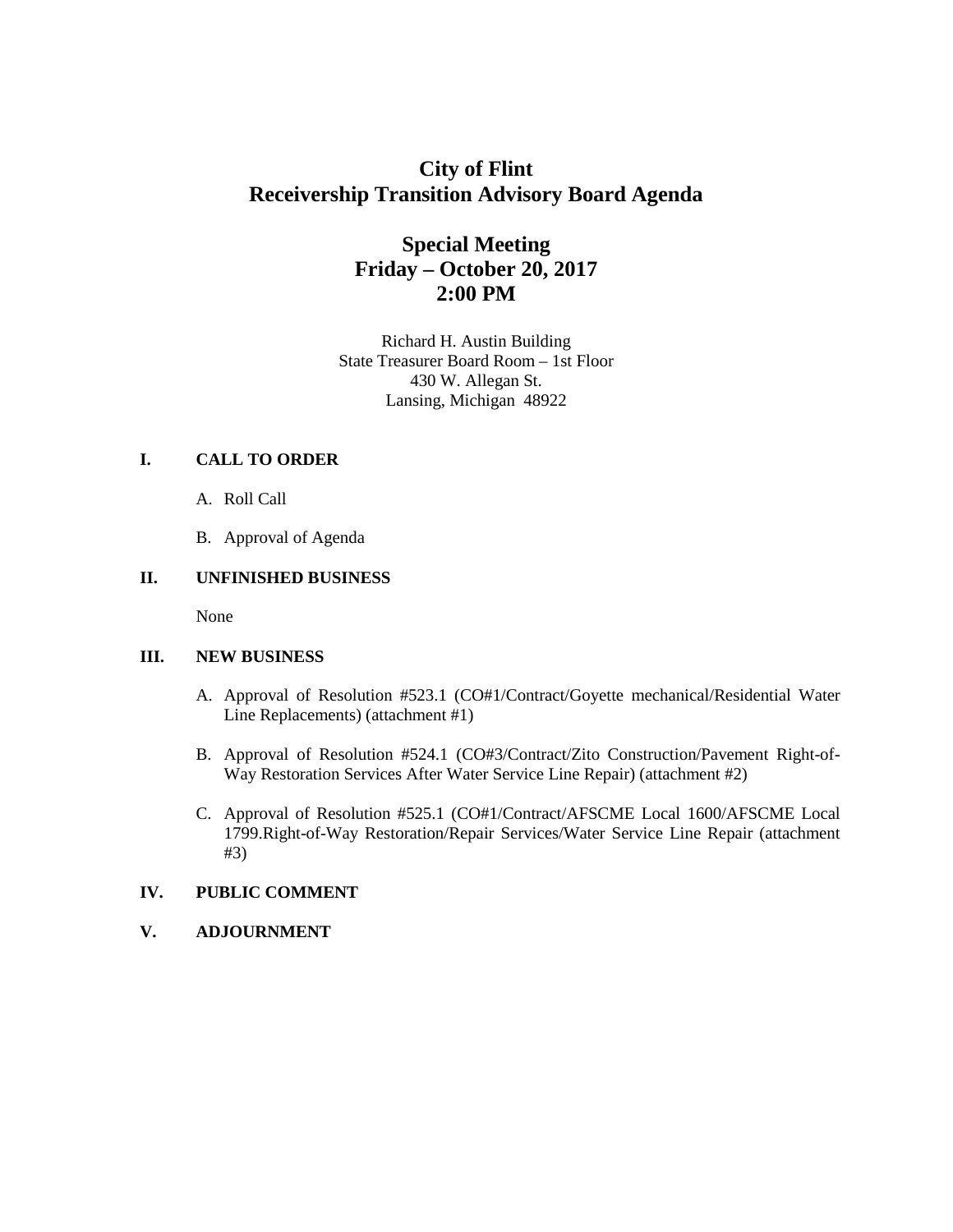Attachment #1



(Proposal #17000564)

SUBMISSION NO.:

PRESENTED:  $10 - 09 - 2017$ 

ADOPTED:

BY THE CITY ADMINISTRATOR:

## RESOLUTION TO GOYETTE MECHANICAL FOR SERVICE LINE REPLACEMENTS IN VARIOUS AREAS OF THE CITY

#### RESOLUTION

On March 29, 2017, the Proper City Officials were authorized to enter into <sup>a</sup> contract with Goyette Mechanical, 3842 Gorey Ave., Flint, MI for replacement of water service lines in Zones 2, 3, 6 and 8 in an amount not to exceed \$9,418,500.00 as requested by the Administration and Utilities Department; and

The Purchasing Department has received <sup>a</sup> request from the Fast Start project coordinator to do additional water service line replacements in specific areas as designated by the Fast Start team in an amount not to exceed \$1,320,000.00. Funding will come from the Water Infrastructure Improvements for the Nation (WIIN) grant and <sup>a</sup> Children Health Insurance Program (CHIP) grant using the following account: 591-540.210.801.012; and

IT IS RESOLVED, that the Proper City Officials are hereby authorized to enter into change order #1 to the contract with Goyette Mechanical for additional residential water line replacements in an amount not to exceed \$1,320,000.00 for an aggregate contract amount of \$10,738,500.00. (Water Fund)

APPROVER PURCHASING DEPT.: APPROVED AS TO FINANCE: Derrick Jones, Purchasing Hanager Dawn Steele, Deputy Finance Director

vester Jones, Jr., City Administrator

lelson

' APRROVEDZAS TO HORM Angela<br>Chief L gal Officer

RECEIVERSHIP TRANSJTION ADVISORY BOARD:

Kerry Nelson, Counch President

PRESENTED TO CITY COUNCIL:

CITY COUNCIL:

10 - 09 - *9*01 <sup>-</sup> 1 ADOPTED BY CITY COUNCIL:

 $10 - 09 - 2017$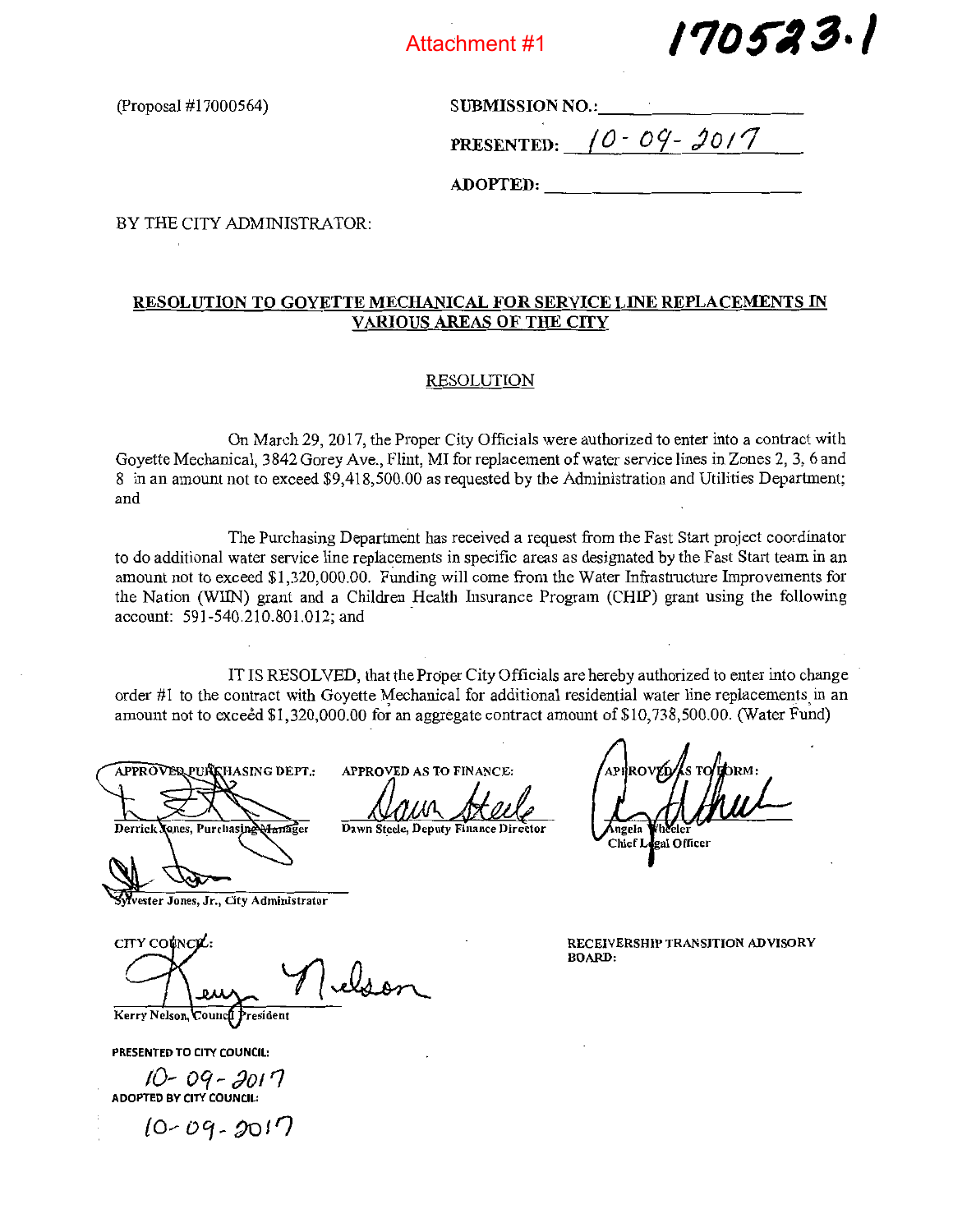

/7oflq. /

(Proposal #17000561) SUBMISSION NO.:\_\_\_\_\_\_\_\_\_\_\_\_\_\_\_\_\_\_\_\_\_\_\_\_

PRESENTED:  $10 - 09 - 30/7$ 

 $\bf \textbf{ADOPTED:}$ 

BY THE CITY ADMINISTRATOR

# RESOLUTION TO ZITO CONSTRUCTION FOR PAVEMENT RIGHT-OF-WAY RESTORATION SERVICES AFTER WATER SERVICE LINE REPAIR

#### RESOLUTION

On September 13, 2017, the Proper City Officials were authorized to enter into change order #2 to the contract with Zito Construction, 8033 Fenton Rd., Grand Blanc, MI for additional pavement/right-of-way repair/restoration services after water service line repair for Zone 1 in an amount not to exceed \$1,159,650 for <sup>a</sup> revised aggregate contractual amount of \$6,503,850.00; and

The Purchasing Department has received <sup>a</sup> request to do additional pavement/right-of-way restoration services after water service line replacements in an amount not to exceed \$290,400.00, based on additional replacements being performed. Funding will come from the Water Infrastructure Improvements for the Nation (WIN) grant and <sup>a</sup> Children Health Insurance Program (CHIP) grant using the following account: 591-540.210.801.030; and

IT IS RESOLVED, that the Proper City Officials are hereby authorized to enter into change order  $#3$  to the contract with Zito Construction for additional pavement/right-of-way repair/restoration services after water service line repair in the amount not to exceed \$290,400.00 for <sup>a</sup> revised aggregate contractual amount of \$6,794,250.00. (Water Fund)

<del>\PPROVED</del> PURKHASING DEPT.:

Derrick Jor

APPROVED AS TO FINANCE: Devin ~kt2

Dawn Steele, Deputy Director of Finance Angela Wheeler

Chief Legal Officer

ester Jones, Jr., City Administrator

CITY COUNCIL: 1, Council Preside

PRESENTED TO CITY COUNCIL:

 $10 - 09 - 201'$ <br>ADOPTED BY CITY COUNCIL:

 $10 - D9 - 3017$ 

RECEIVERSHIP TRANSITION ADvISoRy BOARD: